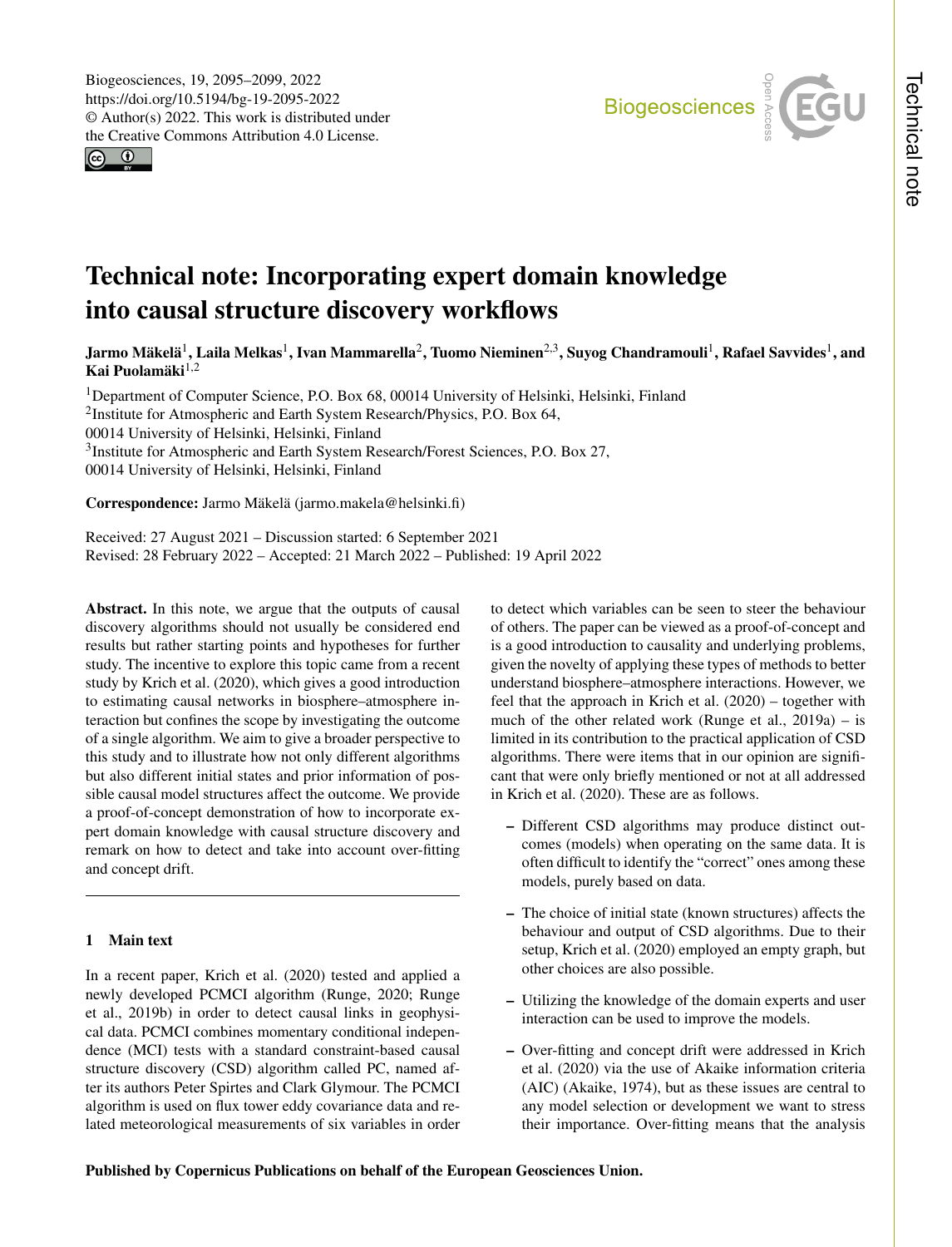relies too much on the training data. Usually this happens when the amount of data is too small, resulting the causal model fitting to noise. Concept drift means that the underlying data distribution changes, rendering the causal model obsolete. An example of a concept drift is that a model trained on a certain location may not describe relations in another location; it is important to be able to take this phenomenon into account.

These comments are based on our recent workshop paper in the KDD 2021 conference [\(Melkas et al.,](#page-4-5) [2021\)](#page-4-5). Since many experts in Earth system sciences are not likely to follow said conference, we wanted to convey the main findings via this brief. In short, we try to find a model (directed acyclic graph) that best reflects the data, domain knowledge and user beliefs. Here we explore the behaviour of several CSD algorithms on both synthetic and real data and demonstrate how to incorporate prior knowledge and user interactions to this process. Before examining these topics in more detail, we present the underlying workflow in our approach.

- 1. Input domain knowledge (if any) as probabilities of known structures in the data.
- 2. Apply CSD algorithms to the data with the domain knowledge.
- 3. Choose a model from those provided by the algorithms, e.g. what the user regards as the best model in terms of their background knowledge and model score, which is a (user-defined) measure on how well the model fits the data.
- 4. Apply user interactions to the chosen model. We have substituted an actual user with a greedy search algorithm that examines the neighbouring models (one edit away) of the current one and chooses the best, in terms of model score.
- 5. Check the validity of the chosen model. We use crossvalidation to detect over-fitting and concept drift due to its simplicity, but other methods, e.g. AIC, are possible as well.

The presented approach is Bayesian in nature and can be formulated as building a probabilistic model of the data. The aim is to find a (locally) optimal model, and as such, we assume that the domain knowledge can be characterized by a prior distribution over all possible causal structures (known features in the graph and confidence in that knowledge). Similarly, in our simulation, the user will have confidence, represented by parameter  $k$ , in certain structures between any pair of variables  $(A \rightarrow B, B \rightarrow A$  or no link). The user (in our case greedy search) is presented with options for simple edits (edge modifications) and how these edits would affect the model score. This process is iterated, until the current model is at least as good as any of the neighbours – see [Melkas](#page-4-5) [et al.](#page-4-5) [\(2021\)](#page-4-5) for details. The outcomes are also compared to a model produced by actual domain experts (IM and TN). The takeaway message is that instead of using domain knowledge to merely quality check the final model produced by a CSD algorithm, the prior knowledge should be incorporated into the causal structure discovery process. The CSD methods we have used are the constraint-based PC-stable method [\(Colombo and Maathuis,](#page-4-6) [2014\)](#page-4-6), score-based greedy equivalence search (GES) [\(Chickering,](#page-4-7) [2003\)](#page-4-7) and Linear Non-Gaussian Acyclic Model (LiNGAM) [\(Shimizu et al.,](#page-4-8) [2006\)](#page-4-8).

Constraint-based approaches use the idea that two statistically independent variables cannot be causally linked – for the PC-stable method we use statistical tests of conditional independence of structures with two significance levels: 0.1 and 0.01. The PC-stable method is a modified version of the PC algorithm with edits that reduce the dependency of the output to the order in which the variables are given. GES starts with an empty graph (equivalence class with no dependencies) and operates on two phases: it first iteratively adds simple structures to maximize the model score and then iteratively considers all possible edge removals. LiNGAM is based on independent component analysis (ICA) and exploits asymmetry, a fundamental property of causality (the relationship between cause and effect is asymmetrical).

We use both synthetic data and flux tower eddy covariance variables – same variables as in [Krich et al.](#page-4-0) [\(2020\)](#page-4-0) – measured at the SMEAR II station at Hyytiälä, Finland [\(Mam](#page-4-9)[marella,](#page-4-9) [2020\)](#page-4-9). All presented numerical analyses use synthetic data, which enables us to know the "true model". These data are created by generating a random (directed acyclic) graph and sampling it with random edge weights to produce data sets of varying size. Each graph is generated with a sparsity of 0.3, which means that each pair of variables has an edge between them with a probability of 0.3. All edges are oriented away from the first variable and in the same order the variables are defined, which ensures acyclicity. Noise from either uniform distribution  $U(-0.01,0.01)$  or Gaussian distribution with a standard deviation of 0.01 was added for each variable (for each variable the choice of the distribution was random). The reason for including both types of noise distributions is to create data sets which almost follow assumptions made by the algorithms while still breaking some of them. All of the algorithms we use in the experiments assume linearity, but, additionally, the PC-stable method and GES assume Gaussianity of noise and LiNGAM assumes non-Gaussianity.

# 2 Differences in CSD algorithms

While [Krich et al.](#page-4-0) [\(2020\)](#page-4-0) have focused on PCMCI, it is worthwhile to note that different CSD algorithms have varied outputs (models) for the same input data [\(Colombo and](#page-4-6) [Maathuis,](#page-4-6) [2014;](#page-4-6) [Druzdzel,](#page-4-10) [2009\)](#page-4-10) since each algorithm operates differently and makes different assumptions about the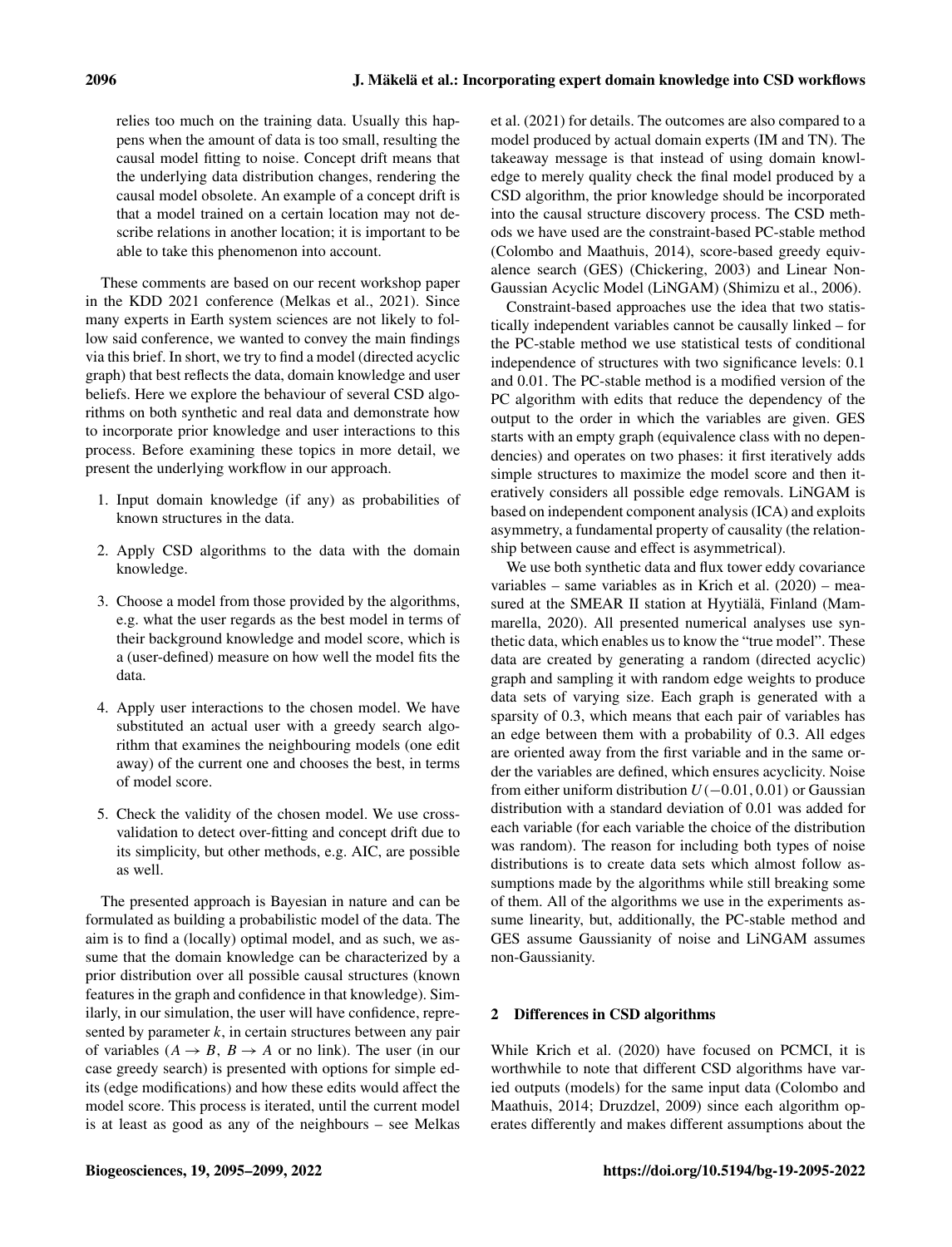<span id="page-2-0"></span>

<span id="page-2-1"></span>Figure 1. Different algorithms produce different causal graphs for the same data. The PC algorithm is started from a full graph, LiNGAM has no defined initial graph and we started GES from an empty graph. GES produces (multiple) graphs with indistinguishable conditional dependency relationships.



Structural Hamming distance between results from different starting points

Figure 2. Pairwise structural Hamming distances when running analysis on the same data starting from different initial models. Variance in the distances shows that the final model is affected by the choice of initial model. Additionally, the spread of distances decreases rapidly with increasing prior knowledge.

 $0.4$ 

 $\mathbf k$ 

underlying data (Fig. [1\)](#page-2-0). Additionally, even if the modelling assumptions in the causal discovery process are correct, insufficient or biased data may result in skewed results. Therefore, the model gained from any one of these algorithms should not be viewed as the end result, but rather a starting point for further analysis. Often it is not clear which among the discovered models is the pair of variables with the "best" probability, although we can argue that some of them are more plausible [\(Runge et al.,](#page-4-2) [2019b\)](#page-4-2), given the expert's knowledge. In some algorithms, inputting this prior knowledge (e.g. probabilities of certain structures) is possible, but the ability to iteratively refine this background knowledge during the data analysis process and the possibility to express uncertainty in the prior information have not been built in. These caveats hinder the usability of many CSD algorithms.

 $\overline{F}$ 

 $\circ$ 

 $0.33$ 

 $0.34$ 

 $0.37$ 

## 3 The choice of initial state

As different algorithms produce different models, so too does the choice of initial state affect the outcome. These states can be, for example, empty graphs, states produced by sampling methods or states that reflect certain domain knowledge. Depending on the choice of initial state and on how uncertain the prior information is, different locally optimal models that fit the data may be found. Intuitively, it would be interesting to have a set of initial states that would cover all local optima, which could give rise to a global maximum a posteriori (MAP) solution. The underlying problem here would be to find a representative set of starting points for the exploration.

œ

 $0.5$ 

500

We demonstrate the combined effect of utilizing multiple initial states and different levels of prior knowledge  $(k)$  with synthetic data (Fig. [2\)](#page-2-1). The initial states are generated by four different CSD algorithms and are complemented by an empty graph and the correct model, which we know as the data are synthetic. There are three possible causal states for a pair of model variables A and B:  $A \rightarrow B$ ,  $A \rightarrow B$  and no causal connection between the two. The user knows the correct state between each pair of variables with the probability of k; e.g.  $k = 1/3$  means flat prior and  $k = 1/2$  means that user knows the true states of the pairs with a probability of 1/2. In these simulations, the level of prior knowledge is set to  $k \in [1/3, 1/2]$ . We do not take into account wrong information ( $k < 1/3$ ), and values above 1/2 do not produce in-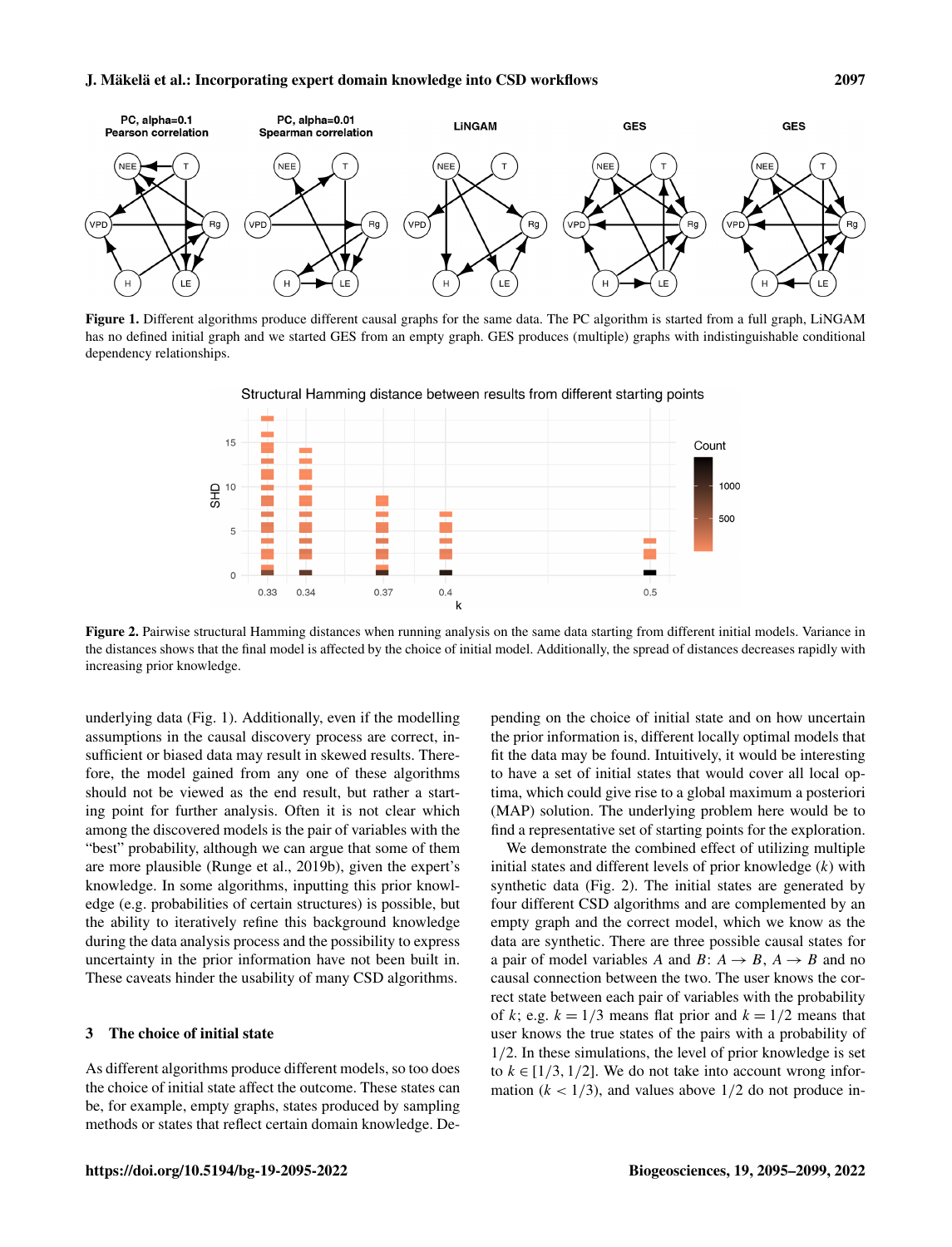<span id="page-3-0"></span>

Figure 3. The PC-stable method produced the best scoring model (a) among our CSD algorithms, which was then further modified (b) by the greedy search. Greedy search produces a slightly different result (c) when initialized from an empty graph. The underlying causal structures were given a uniform prior  $(k = 1/3)$ . Also shown is the expert model (d), produced by domain experts. The SHD values from the expert model to  $(a)$ ,  $(b)$  and  $(c)$  are 10, 7 and 5.

teresting results as such high certainty leads to near-constant results.

The structural Hamming distance (SHD) between two models indicates the minimum number of edge modifications (simple edits) required to transform either of the models into the other one. Even with a small amount of prior information, the end result after user interactions (greedy search) becomes much more stable – the spread of SHD diminishes as  $k$  increases (Fig. [2\)](#page-2-1).

#### 4 Utilizing domain knowledge and user interactions

The knowledge of the domain experts is classically used to provide suitable initial states for the CSD algorithms or to quality check the outcomes, but this knowledge should also be used to steer the CSD processes via user interactions and to allow reassessment of both user's own prior knowledge and related uncertainty as well as the algorithm process. When this knowledge is disregarded and the data are blindly trusted, any CSD algorithm or user (e.g. our greedy search) can uncover erroneous connections and miss rele-vant ones (Fig. [3\)](#page-3-0). For example, the expert model  $(d)$  identifies four direct and well-established causal links from downwelling shortwave radiation (Rg) to latent and sensible heat fluxes  $(LE, H)$ , temperature  $(T)$ , and net ecosystem exchange (NEE). Two of these links  $(T \text{ and NEE})$  are missing from the best scoring model among the CSD algorithms  $(a)$ , which also erroneously asserts that  $H$  is a driving force behind Rg. Both user models  $(b, c)$  find a new unrealistic link from Rg to vapour pressure deficit (VPD) and indicate that Rg affects T only indirectly through NEE.

#### 5 Concluding remarks

Novel CSD algorithms, and more generally many machine learning methods, offer new insights in Earth system sciences. We argue that combining these methods with already abundant knowledge of the domain experts may yield more robust results and provide promising questions for future research. We also argue that while there are a plethora of CSD algorithms that have been applied in Earth sciences, the question of how to use them in practice is still open. We have briefly presented here a fairly simple proof-of-concept approach as how to achieve this, demonstrated its effectiveness and highlighted some pitfalls – we direct anyone interested in a more detailed presentation to see [Melkas et al.](#page-4-5) [\(2021\)](#page-4-5), where we have also demonstrated how to detect over-fitting and concept drift, two common problems in statistical modelling, using k-fold blocked cross-validation [\(Bergmeir and](#page-4-11) [Benítez,](#page-4-11) [2012\)](#page-4-11). Hopefully, the work presented here will encourage developers to implement and study further interactive workflows.

*Code and data availability.* The code and data required to reproduce the results are available through the Zenodo portal (https://doi.org[/10.5281/zenodo.6451931,](https://doi.org/10.5281/zenodo.6451931) [Melkas et al.,](#page-4-12) [2022\)](#page-4-12).

*Author contributions.* JM prepared the comment, while LM ran the simulations and prepared the KDD manuscript under supervision of KP. IM and TN provided the domain expert knowledge and the expert model and together with SC and RS participated in producing this paper.

*Competing interests.* The contact author has declared that neither they nor their co-authors have any competing interests.

*Disclaimer.* Publisher's note: Copernicus Publications remains neutral with regard to jurisdictional claims in published maps and institutional affiliations.

*Acknowledgements.* We thank the Doctoral Programme in Computer Science (DoCS) at the University of Helsinki and the Finnish Center for Artificial Intelligence for support.